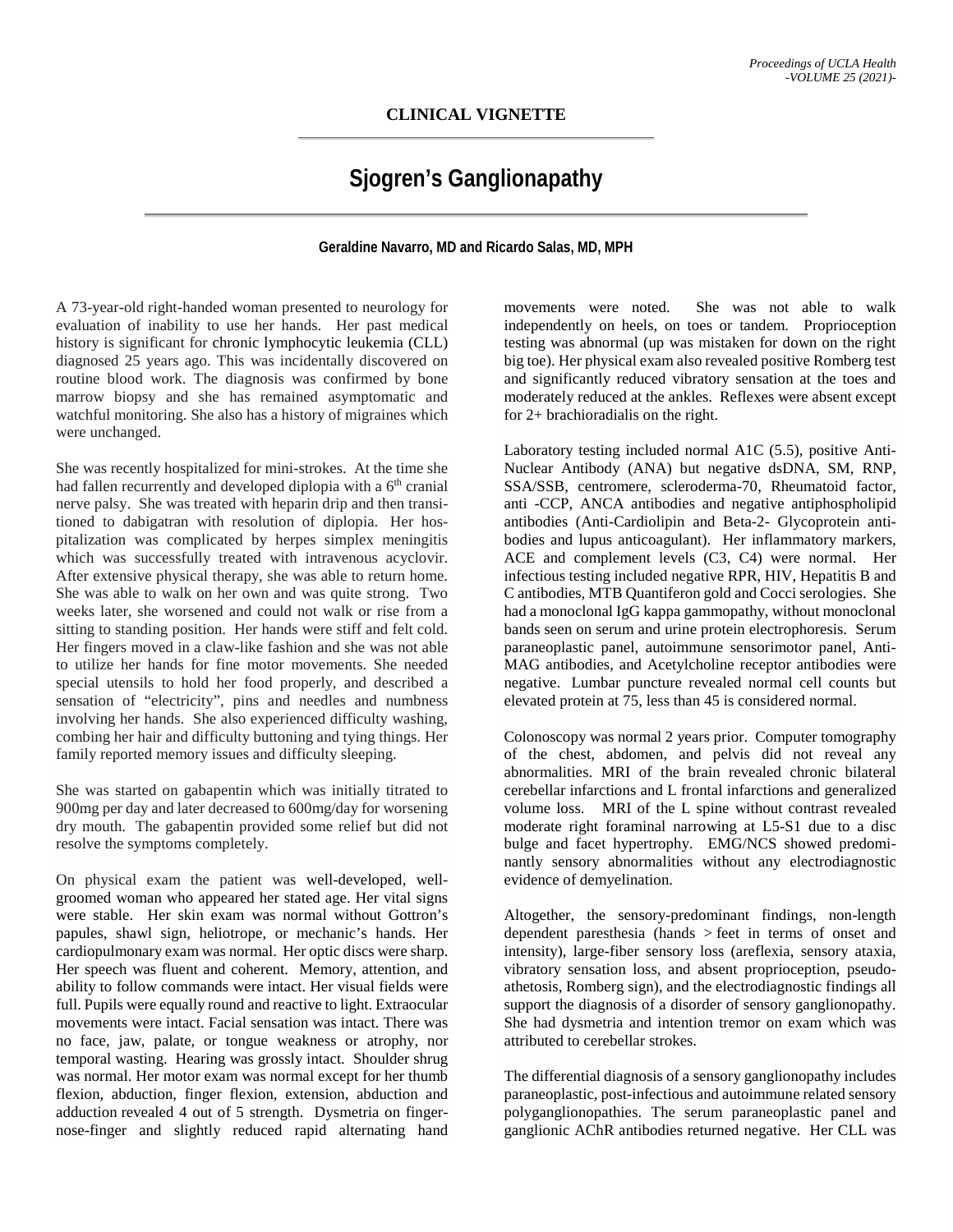deemed to be in remission and mammogram and colonoscopy were both negative. Though she was a former smoker, CT chest did not reveal any masses. Infectious causes were also considered. HIV and Hepatitis panel returned negative. A postinfectious reaction to the recent HSV infection was also considered. Lastly, given her neurological findings, abnormal nerve conduction study and dry mouth, Sjogren's was suspected. Although her Sjogren's serologies were negative, minor salivary gland biopsy revealed multi-focal lymphocytic sialodenitis with a focus score of  $>1$ . This met the revised histopathologic criterion for Sjogren's syndrome.

Primary Sjogrens Syndrome (SS) is an autoimmune disease that primarily involves the exocrine glands leading to structural damage and functional impairment, causing sicca syndrome of mucosal surfaces. It affects about 1% for the population and is more common in women. 1 Though dry eyes and dry mouth are the most common symptoms, extra-glandular manifestations are common and include inflammatory arthritis, involvement of the skin, kidneys, heart, lung and intestines. <sup>2</sup> Inflammation of the nerves is also another complication of Sjogren's Syndrome. Patients usually present with hypergammaglobulinemia, positive ANA, of which anti-SSA and anti-SSB are more specific. The main characteristic finding on minor salivary gland biopsy is focal lymphocytic infiltration.3

Neurological manifestations are quite rare in SS however these can be quite debilitating as it can affect the peripheral and central nervous systems (CNS). Central nervous system involvement is much less common  $(2-25\% \text{ of patients})^4$ . Some of the CNS manifestations include cognitive disorders, aseptic meningitis, epileptic seizures, headache, transverse myelitis, optic neuritis, disseminated encephalopathy and lesions in the CNS similar to multiple sclerosis. 4 Peripheral neuropathies such as sensory axonal neuropathy and painful small fiber neuropathy are the most frequent neurological manifestations.4 Other peripheral neuropathies include mononeuropathy multiplex, multiple cranial neuropathies, trigeminal neuropathy, autonomic neuropathy, and radiculopathy and sensory ataxic neuropathies (also known sensory ganglionapathy).<sup>5</sup> Though rare, sensory neuropathies (SN) or ganglionapathies lead to the most significant disabilities. Their prevalence is unknown.<sup>6</sup> The prevalence of peripheral neuropathies associated with Sjogrens syndrome increases with age.<sup>2</sup>

Sensory ganglionopathies are pure sensory neuropathies caused by dorsal root ganglia neuronal destruction. This process results in a multifocal pattern of sensory deficits which is different from the usual length- dependent pattern found in axonal neuropathies.6 The pathogenesis is unknown though many mechanisms have been proposed, such as genetic susceptibility, drug-related toxicity, infectious agents, and autoimmune damage. <sup>6</sup> Primary SS and celiac disease are two autoimmune diseases that are frequently involved.<sup>6</sup>

#### *Symptoms*

The symptoms of SN include paresthesia, ataxia, difficulty with fine motor movements due to impaired proprioception leading to ataxia, reduced vibration sense and reduced or absent reflexes and abnormal Romberg's test. Motor strength is usually not affected.6 Autonomic dysfunction may also be present with hypohydrosis or anhidrosis, tachycardia and orthostatic hypotension. 7 Sensory neuropathy in SS tends to be asymmetrical and predominately affects the upper extremities.<sup>6</sup> There is also loss of kinesthesia, difficulty with fine motor skills, and pseudoathetosis, an inability to localize the extremity in space.7 The neurological symptoms can precede the onset of sicca symptoms. Progression tends to be chronic, insidious and, despite treatment, can be quite debilitating.

## *Diagnosis*

Electrophysiological studies reveal widespread reduction of sensory potential amplitudes, without a distal worsening toward the legs.<sup>6</sup> Motor nerve conduction studies are generally normal. Somatosensory evoked potential may also show abnormal central conduction times which can be attributed to degeneration of dorsal root columns in the spinal cord.<sup>6</sup> For patients who have long standing disease, MRI can reveal hyperintense T2-weigthed lesion at the posterior columns and volumetric reduction in cervical area resulting from dorsal root degeneration.6 Excisional biopsy of dorsal root ganglion is the gold standard but rarely ever performed due to the complications associated with the procedure.<sup>6,8</sup>

#### *Treatment*

Due to the lack of long-term studies, there are no validated treatments to guide SN management. Randomized clinical studies are needed but difficult to perform due to the rarity of SN. The recommended first line treatment is corticosteroids and IVIG. Case reports have also shown that corticosteroids in conjunction with other immunosuppressive treatments, namely mycophenalate mofetil have shown positive results.<sup>6</sup> Other studies have shown a benefit to pulse cyclophosphamide.<sup>7</sup> Several reports have also shown success with rituximab but results have been quite mixed.7 Other therapies include hydroxychloroquine, tacrolimus, azathioprine, plasmapheresis, and infliximab. 7

Interestingly, her repeat serologies years later revealed a positive ANA at a higher titer and positive SSA further supporting a diagnosis of Sjogren's Syndrome. SSB and Rheumatoid factor remained negative. Our patient was treated with prednisone at 1mg per kilogram daily and subsequently tapered over 8 months. Given her history of recent strokes, IVIG was avoided due to the increased risk of clots. Patient deferred rituximab due to fear of side effects and instead treated with cellcept. While her symptoms improved significantly, these did not fully resolve.